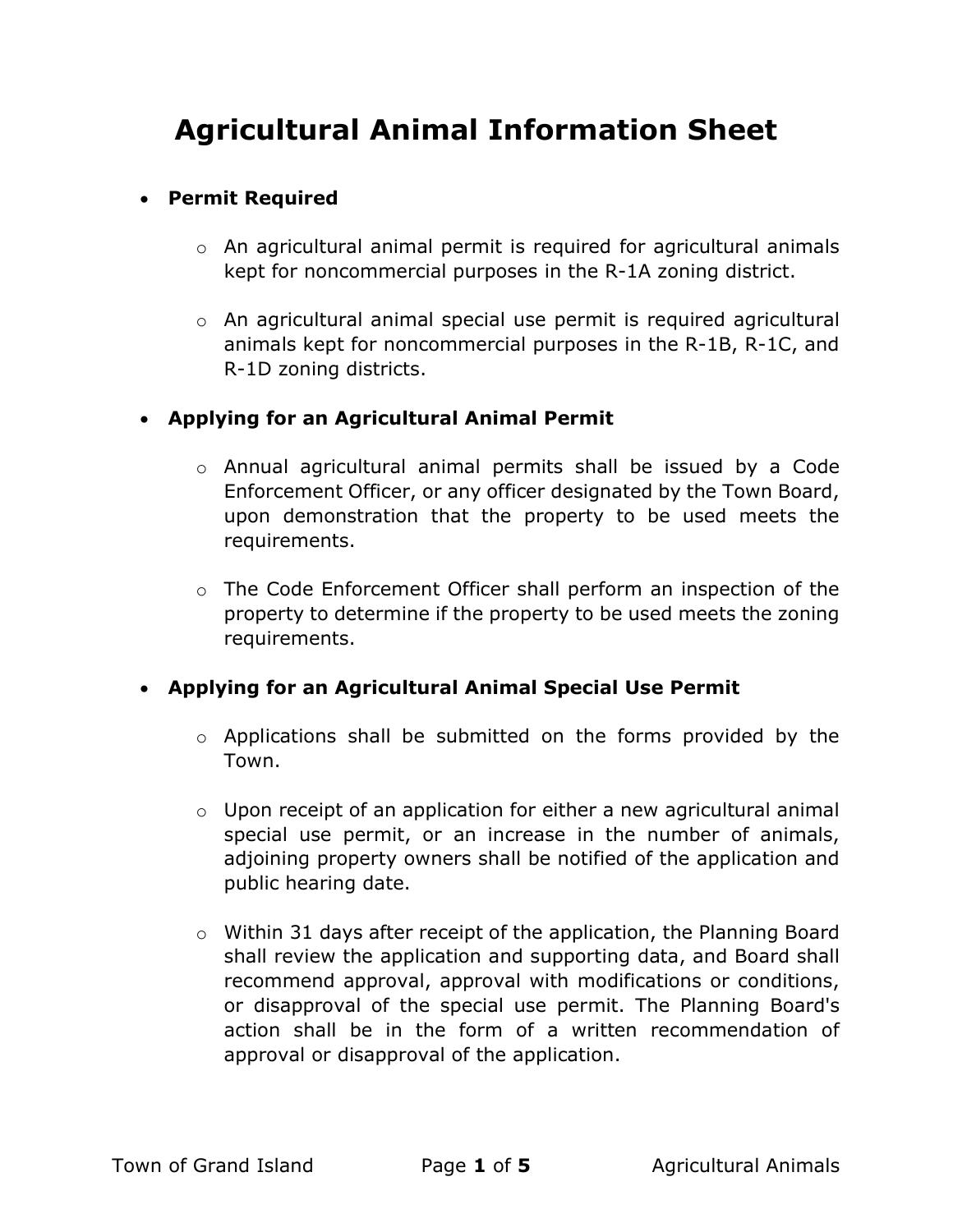- $\circ$  The failure of the Planning Board to act within 31 days following the conclusion of such hearing, or such longer period as may be agreed to by the applicant, shall be deemed a recommendation for the approval of the development plan as submitted.
- o Within 31 days following the receipt by the Town Board of the report of the Planning Board, or its failure to act as above provided, the Town Board shall conduct a public hearing. Within 62 days thereafter the Town Board shall either approve or deny the special use permit.
- o In granting approval, the Town Board may impose conditions as necessary to ensure the harmonious integration and compatibility of special permitted uses within neighborhoods and with surrounding areas.
- o Each special use permit shall be deemed to only approve one use.
- o Any special use permit granted shall include any conditions established by the grant of a variance related to the permit.

#### Fees

| o Agricultural Animal Permit |  |  |  |  |  |  |          |  |
|------------------------------|--|--|--|--|--|--|----------|--|
| • Initial Application        |  |  |  |  |  |  | \$150.00 |  |
| • Yearly Renewal             |  |  |  |  |  |  | \$50.00  |  |
|                              |  |  |  |  |  |  |          |  |

- o Agricultural Animal Special Use Permit
	- **Initial Application** \$150.00 ■ Yearly Renewal **\$50.00**

#### Definitions

- o Agricultural Animal:
	- Any domestic species of animal which are normally, and have historically, been kept and raised on farms in the U.S. Examples include cattle, sheep, swine, goats, llamas, horses, chicken, ducks, turkey, or geese. This term also includes any other animal when they are used solely for purposes of meat, fur, or eggs.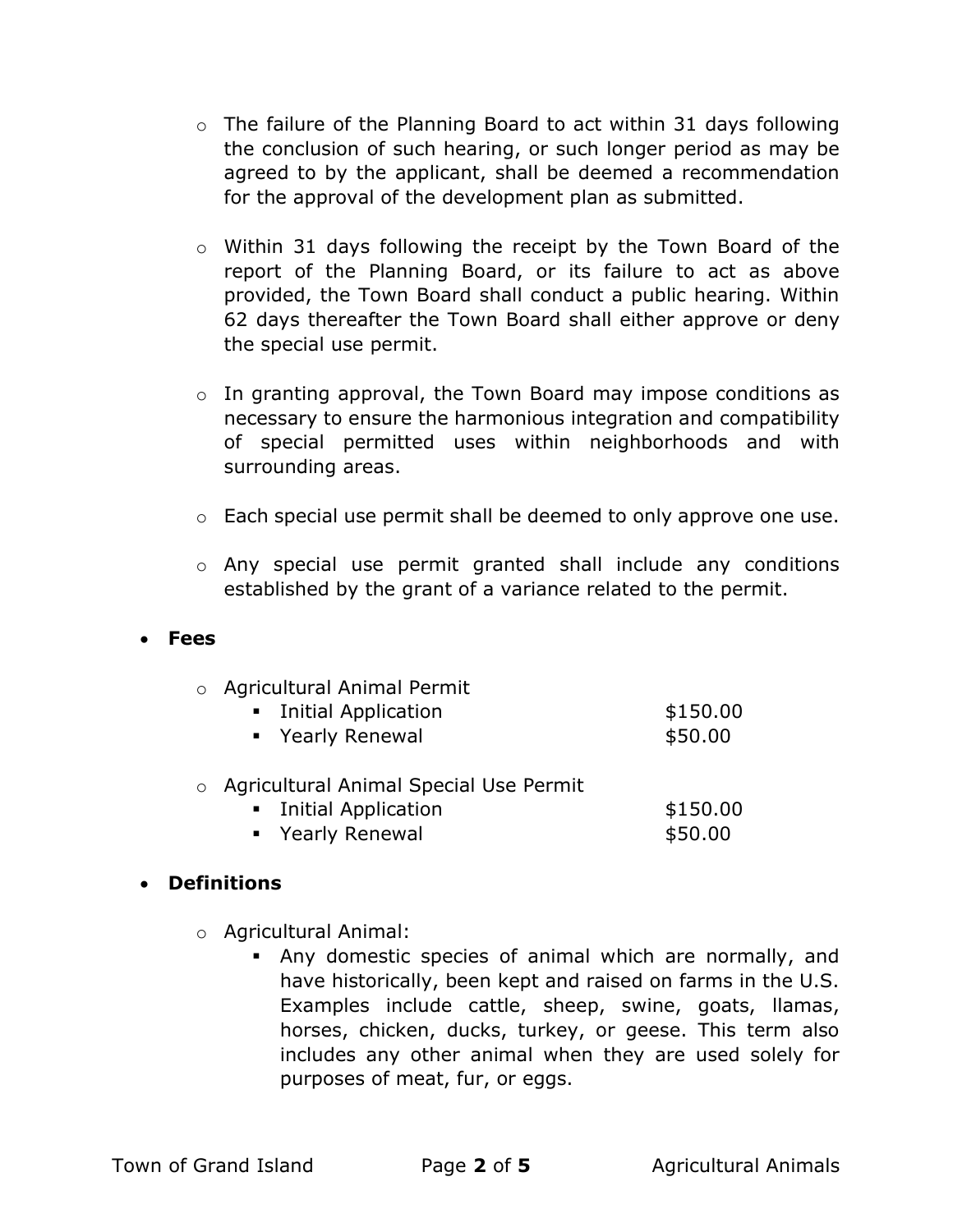## General Requirements

- $\circ$  Up to 10 agricultural animals may be permitted provided that:
	- The lot has a minimum width of 100 feet and a minimum lot area of two acres for the first agricultural animal and additional area of one acre for each additional agricultural animal.
	- The barn, coop, or other animal housing structure, and any grazing or feeding area, is to be located at least 200 feet from any neighboring residence and at least 100 feet from the applicant's personal residence.
	- The barn, coop, or other animal housing structure is to be located at least 25 feet from any lot line. Manure and other waste or excretion accumulation on such premises or in a structure shall not be kept in an unsightly or unsanitary manner. The waste shall be properly disposed of so as not to create odors that disturb occupants of adjoining properties. Nothing in this provision shall authorize on-site disposal of waste of any animals not resident on the zoning lot.

# Agricultural Animal Permits

- o Annual Renewal.
	- Agricultural animal permits a shall be issued for a period of one year and may be renewed annually.
	- **Prior to expiration of the permit the property owner shall** apply to have the permit renewed and pay the renewal fee.
	- After the renewal fee has been paid and prior to renewal of the agricultural animal permit the property for which the permit was issued shall be inspected by the Code Enforcement Officer.
	- If no animals are brought onto the property within one year of the permit issuance, or if any of the requirements have been violated, the permit will expire and will not be renewed.
	- The property owner may apply for a new permit if the existing permit expires.
- Agricultural Animal Special Use Permits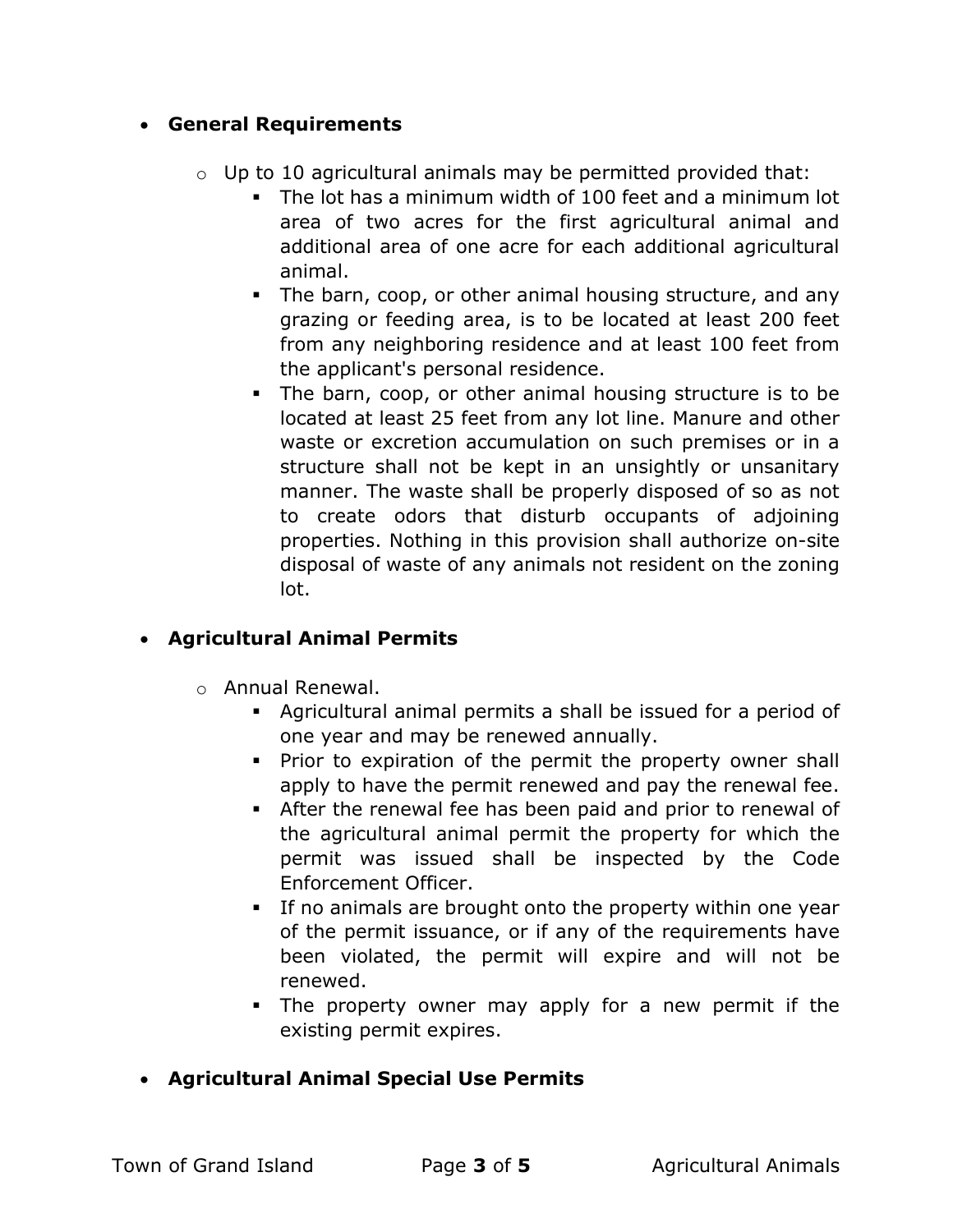- o Expiration of a special use permit occurs in the following circumstances:
	- After the time period set in the special use permit. To insure compliance with conditions on the permit, the Board may, in its sole discretion, set shorter time periods for the first year of a special use permit than upon renewal.
	- A special use permit is terminated on the next day following the end of any period granted to correct deficiencies and/or violations of any condition attached to the granting or renewal of the permit, where such period has been established by the Board after a hearing.
	- A special use permit shall expire if the special permitted use fails to obtain a building permit within three months of the Town Board's approval.
	- A special use permit shall expire, where no structure is involved, if the lot shall not have been put into use, for the purpose for which such permit was granted, within 12 months after the date of issue of such permit.
	- A special use permit shall expire if construction and/or use of the structure for which such permit was granted shall not have actually begun within 12 months after the date of issue of such permit.
	- A special use permit shall expire if the entire structure for which such permit was granted shall not have been completed according to filed plans within three years after the date of such permit.
	- An applicant may apply for a new special use permit to replace the terminated permit. Such new permit is subject to the approval process in use at the time of application.
- o Inspections; revocation.
	- Inspections shall be carried out at least annually for agricultural animal special use permits, before renewal for all special use permits; and upon complaint by the public or Town officials where appropriate, and in accordance with applicable law.
	- Whenever it shall appear to the Town Board, based on investigation or complaint from the public, that a permit holder is not complying with a condition of a special use permit, the Town Board may, after holding a public hearing at which the permit holder is given an opportunity to be